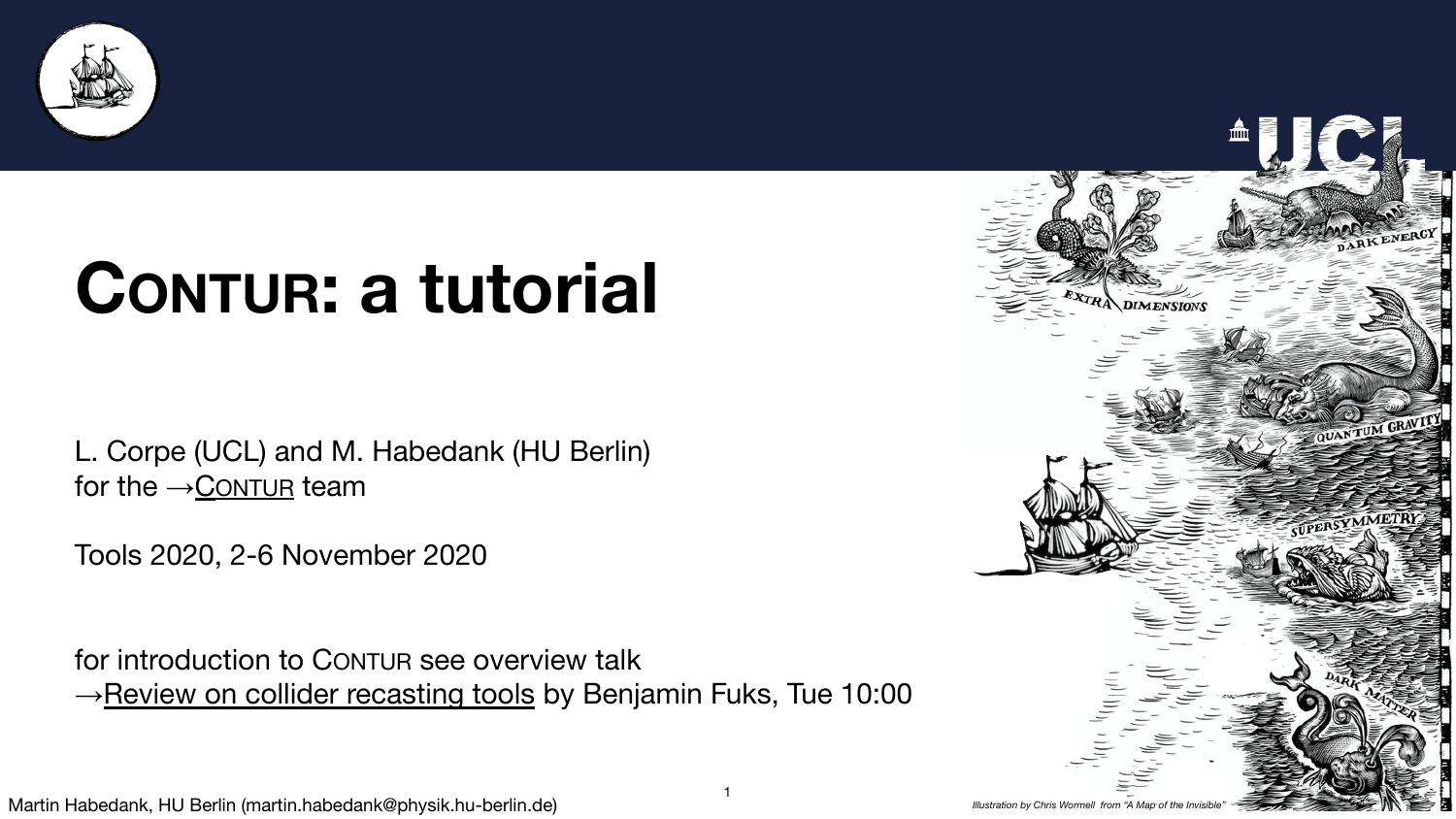

 $\varsigma$ 

\$ docker pull hepstore/contur-herwig:1.2.x 1.2.x: Pulling from hepstore/contur-herwig d51af753c3d3: Already exists [...]

\$ unzip contur tutorial.zip

```
$ docker run -it -v $PWD:/contur tutorial hepstore/contur-herwig:1.2.x
Successfully found tqdm python module
Successfully found numpy python module
Successfully found future python module
Successfully found YODA python module
Successfully found Rivet python module
Successfully found scipy python module
Successfully found configobj python module
Successfully found sqlite3 python module
Successfully found matplotlib python module
Successfully found pyslha python module
All python module dependencies appear to be accessible.
Environment to run Contur successfully set up
root@820d6f3781f0:/contur#
```
## **Getting started**

pull docker image (we're going to generate events as well, so use contur-herwig: 1.2.x instead of contur:1.2.x



## (download and) extract tutorial files

CONTUR starting



*Illustration by Chris Wormell from "A Map of the Invisible"*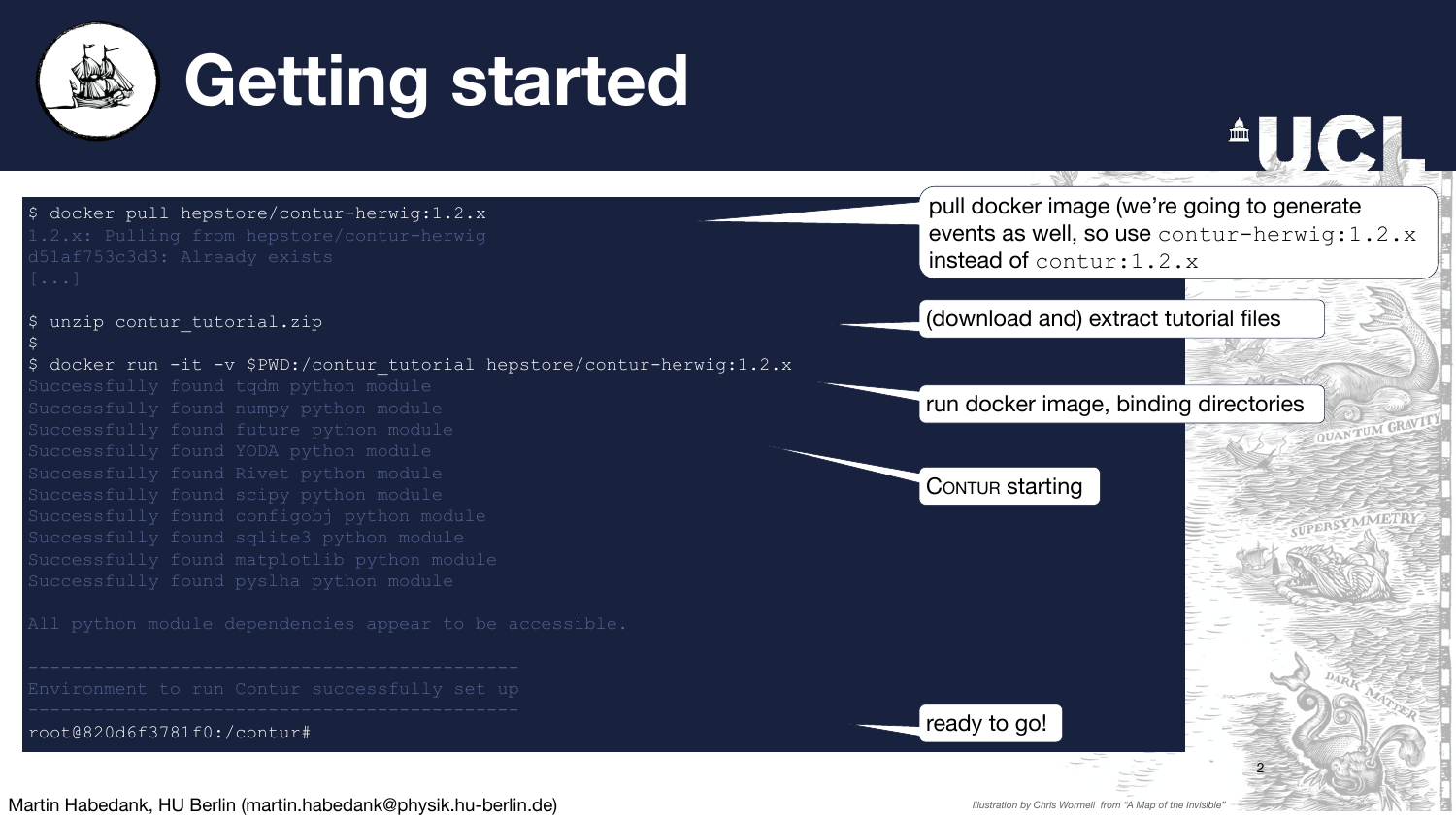

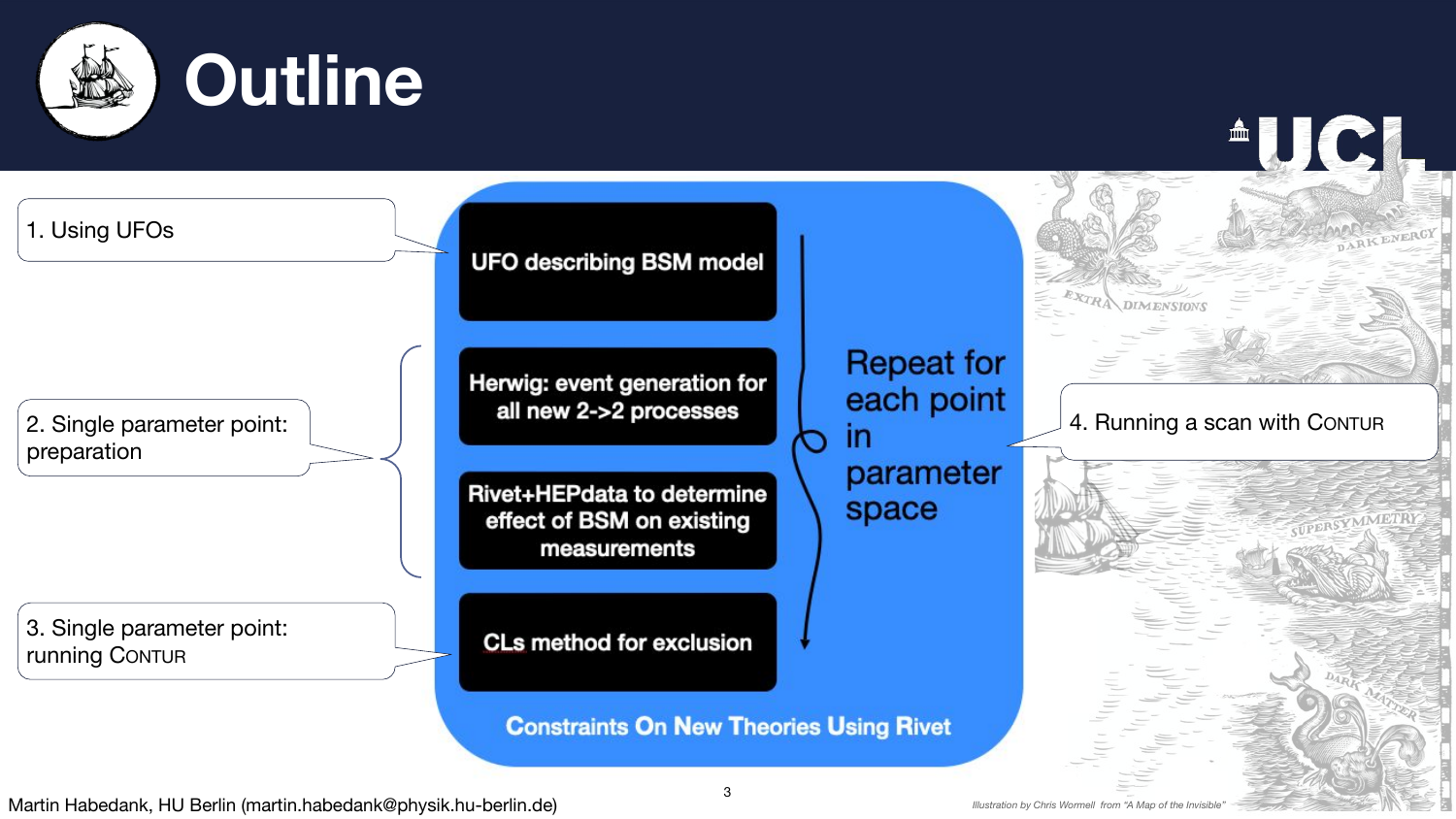*Illustration by Chris Wormell from "A Map of the Invisibl* 

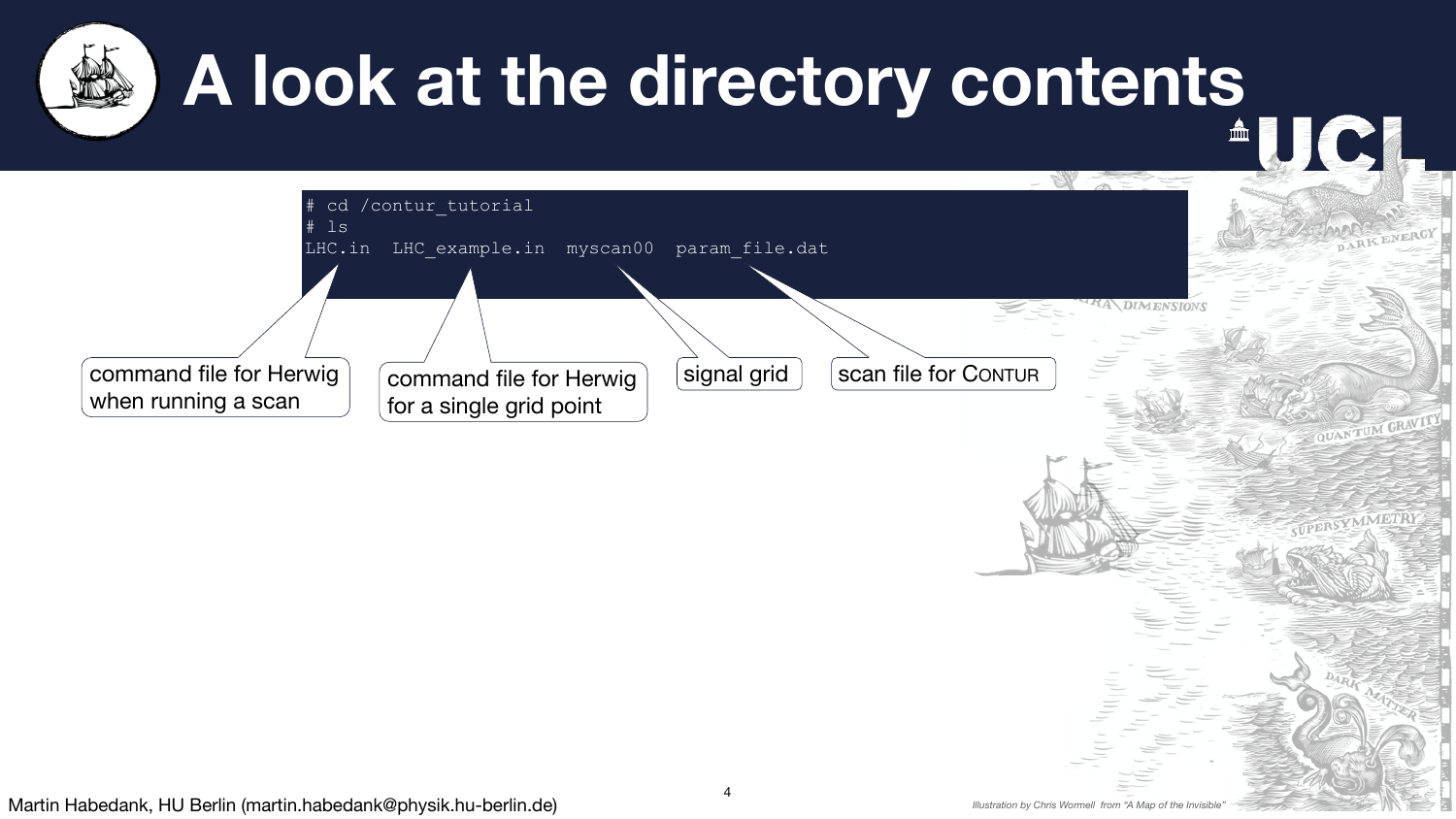

# cp -r /contur/AnalysisTools/GridSetup/GridPack/ . cd GridPack/

cp -r /contur/Models/DM/DM vector mediator UFO/ .

. \$HERWIG ENV/bin/activate

ufo2herwig DM vector mediator UFO/

LENGTH<sub>1</sub>

*Illustration by Chris Wormell from "A Map of the Invisible"*

## **1. Using UFOs**

finished generating model: FRModel model directory: DM vector mediator UFO/ generated: 122 vertices

# make g++ -std=c++11 -fPIC -I/herwig/include -I/herwig/include -I/herwig/include -Wall -Wextra -pedantic -O2 -DBOOST UBLAS NDEBUG -c FRModel.cc -o FRModel.o

library: FRModel.so input file: LHC-FRModel.in model file: FRModel.model

To complete the installation, compile by typing "make". An example input file is provided as LHC-FRModel.in, you'll need to change the required particles in there.

DONE!

copy "GridPack" which tells CONTUR/ Rivet which analyses to use

#### choose and copy model UFO

we're going to use Herwig for event generation, so activate Herwig

#### convert UFO to Herwig-readable format



#### compile UFO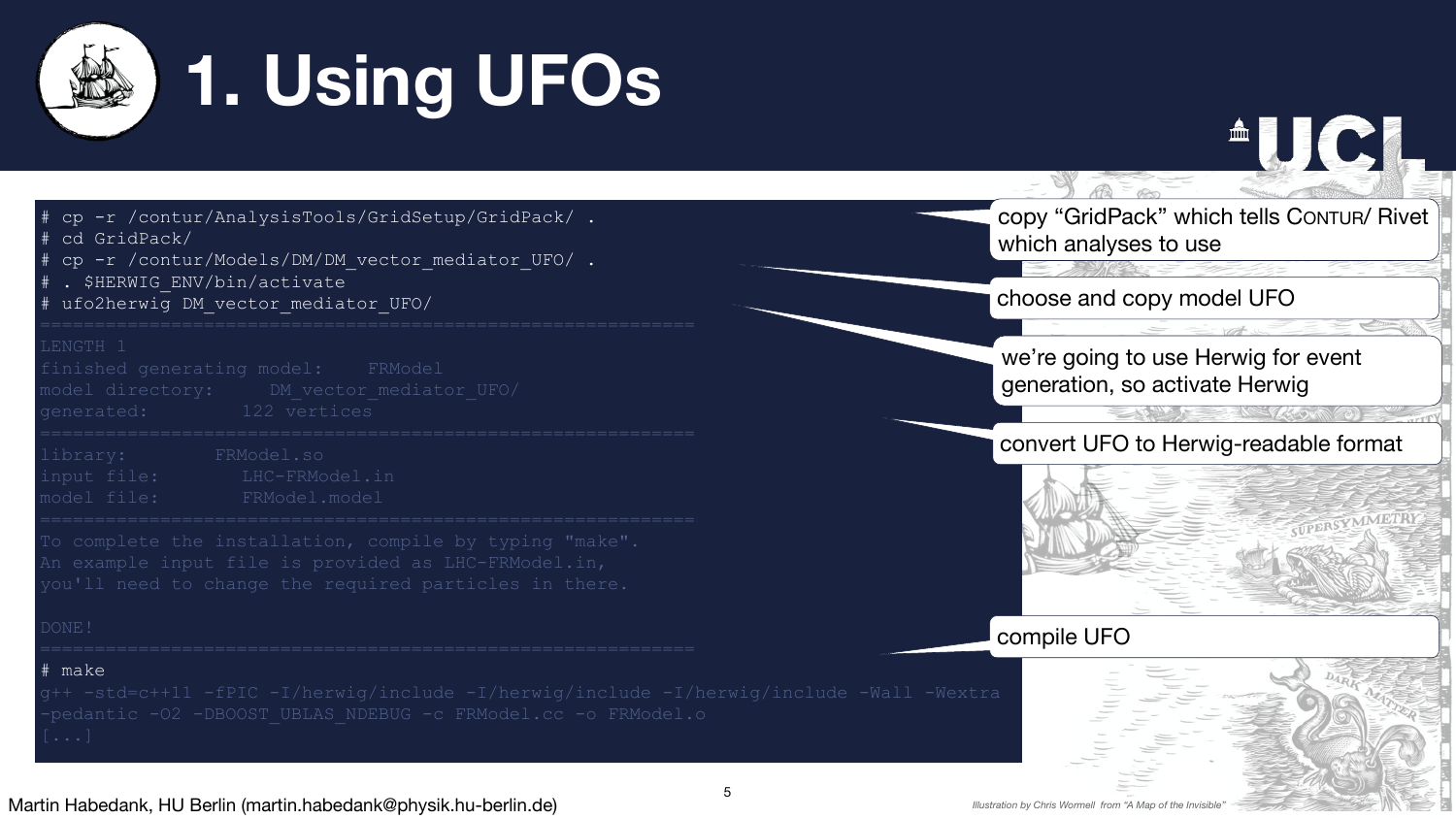

AUC1

*Illustration by Chris Wormell from "A Map of the Invisible"* 



## **2. A look at LHC.in**

| ș cd / contur tutorial                                    |
|-----------------------------------------------------------|
| \$ cat LHC.in                                             |
|                                                           |
| read FRModel.model                                        |
| set /Herwig/FRModel/Particles/Y1:NominalMass {mY1}*GeV    |
| /Herwig/FRModel/Particles/Xm:NominalMass {mXm}*GeV<br>set |
| set /Herwig/FRModel/FRModel:gYXm {gYXm}                   |
| set /Herwig/FRModel/FRModel:gYq {qYq}                     |
| #                                                         |
| #<br>Modify the required process here                     |
| #                                                         |
|                                                           |
| $[\ldots]$                                                |
|                                                           |
|                                                           |
|                                                           |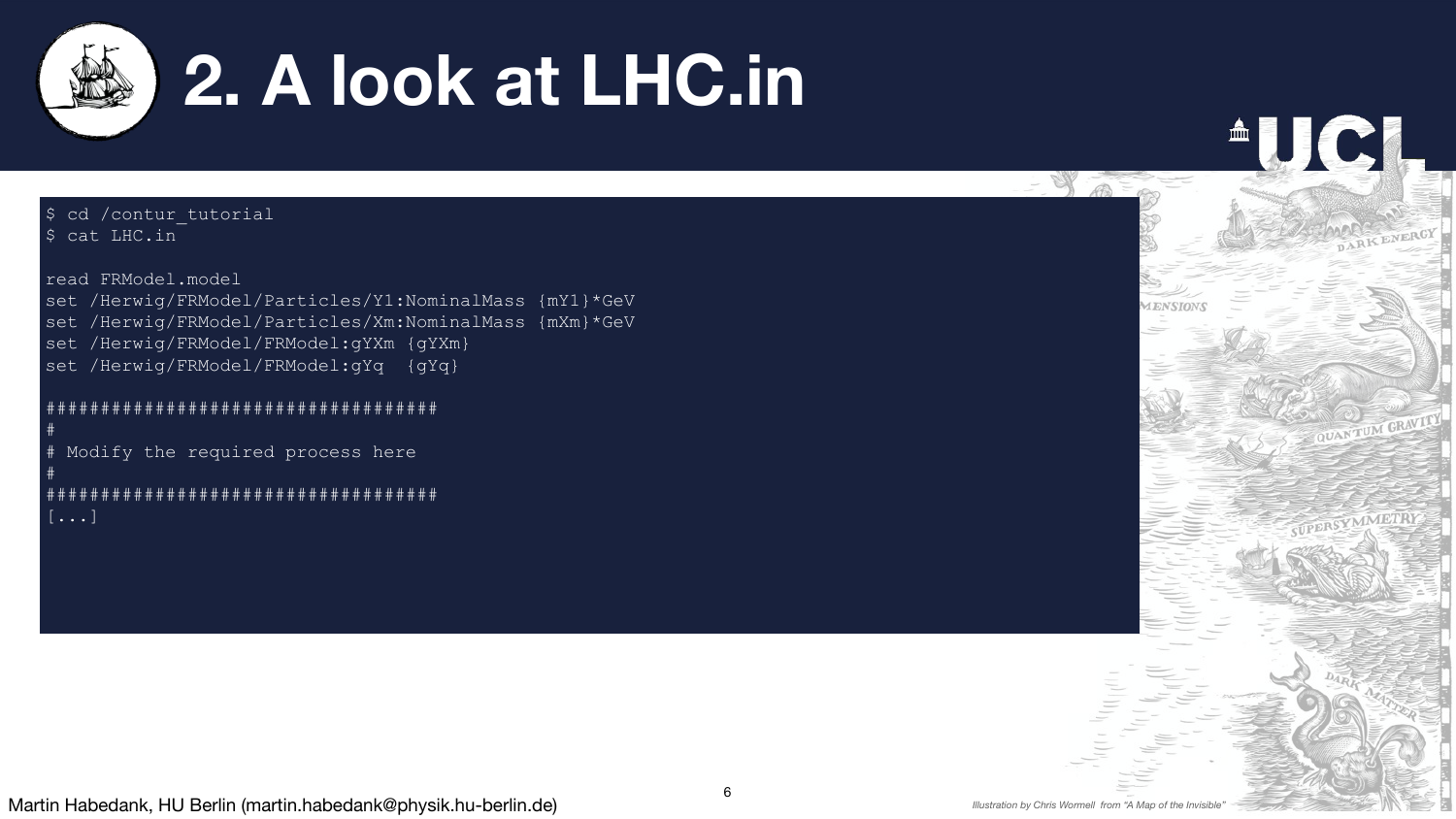

```
2. Single point: preparation
```
# Herwig read LHC example.in -L /contur tutorial/GridPack/ -I /contur tutorial/GridPack/ Herwig run LHC.run -N 1000 event> 1000 1000

Reading events from 'LHC.hepmc' Event 1000 (0:00:22 elapsed)

Finished event loop at 2020-10-26 09:59:27  $Cross-section = 2.996196e-01 pb$ 

BasicConsistency: maximum 4-momentum violation: 0.163 MeV

Rivet run completed at  $2020-10-26$  09:59:27, time elapsed =  $0:00:22$ Histograms written to /contur\_tutorial/myscan00/13TeV/0079/Rivet.yoda

HepMCFile: generated HepMC output. # rivet -a CMS\_2018\_I1682495 LHC.hepmc Rivet.AnalysisHandler: INFO Using named weights

## generate events, make available as LHC.hepmc

## analyse events with Rivet, using measurement CMS\_2018\_I1682495

*Illustration by Chris Wormell from "A Map of the Invisible*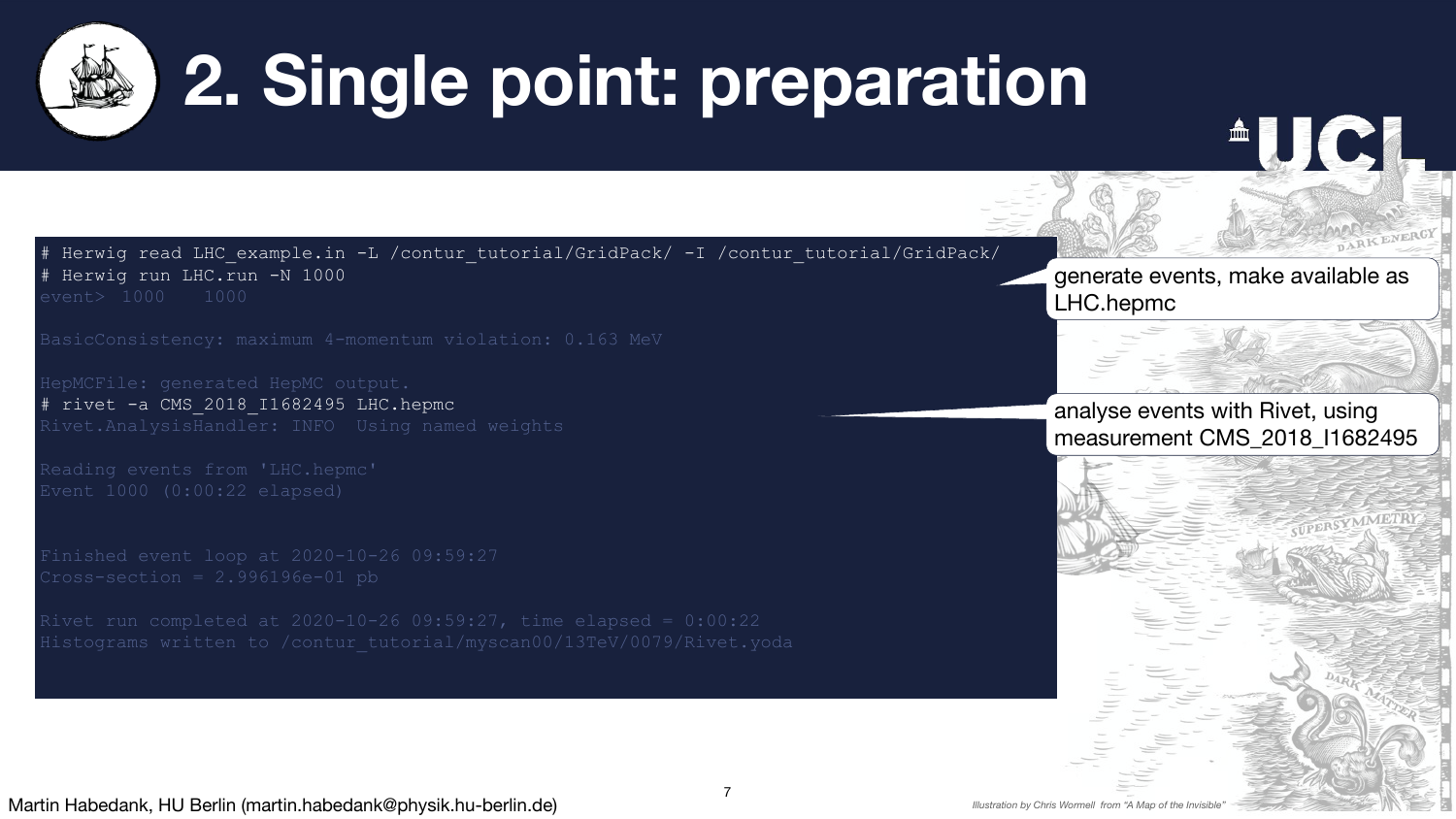

**3. Single point: running CONTUR**

```
cd /contur
# source setupContur.sh
Successfully found tqdm python module
Environment to run Contur successfully set up
# cd /contur tutorial
# contur --ana-match CMS 2018 I1682495 Rivet.yoda
INFO - Running Contur version 1.2.x
INFO - See https://hepcedar.gitlab.io/contur-webpage/
INFO - Run Information
Contur is running in /contur tutorial on analysis objects in ['Rivet.yoda']
Excluding Higgs to WW measurements
Excluding secret b-veto measurements
Excluding ATLAS WZ SM measurement
No correlations being built, using single bins in tests
Building default background model from data, ignoring (optional) theory predictions
Only using analysis objects whose path includes ['CMS 2018 I1682495'].
```
do statistical analysis with Contur, only using measurement CMS\_2018\_I1682495 for now

source CONTUR because Herwig changed environment variables

information about CONTUR run

*Illustration by Chris Wormell from "A Map of the Invisible*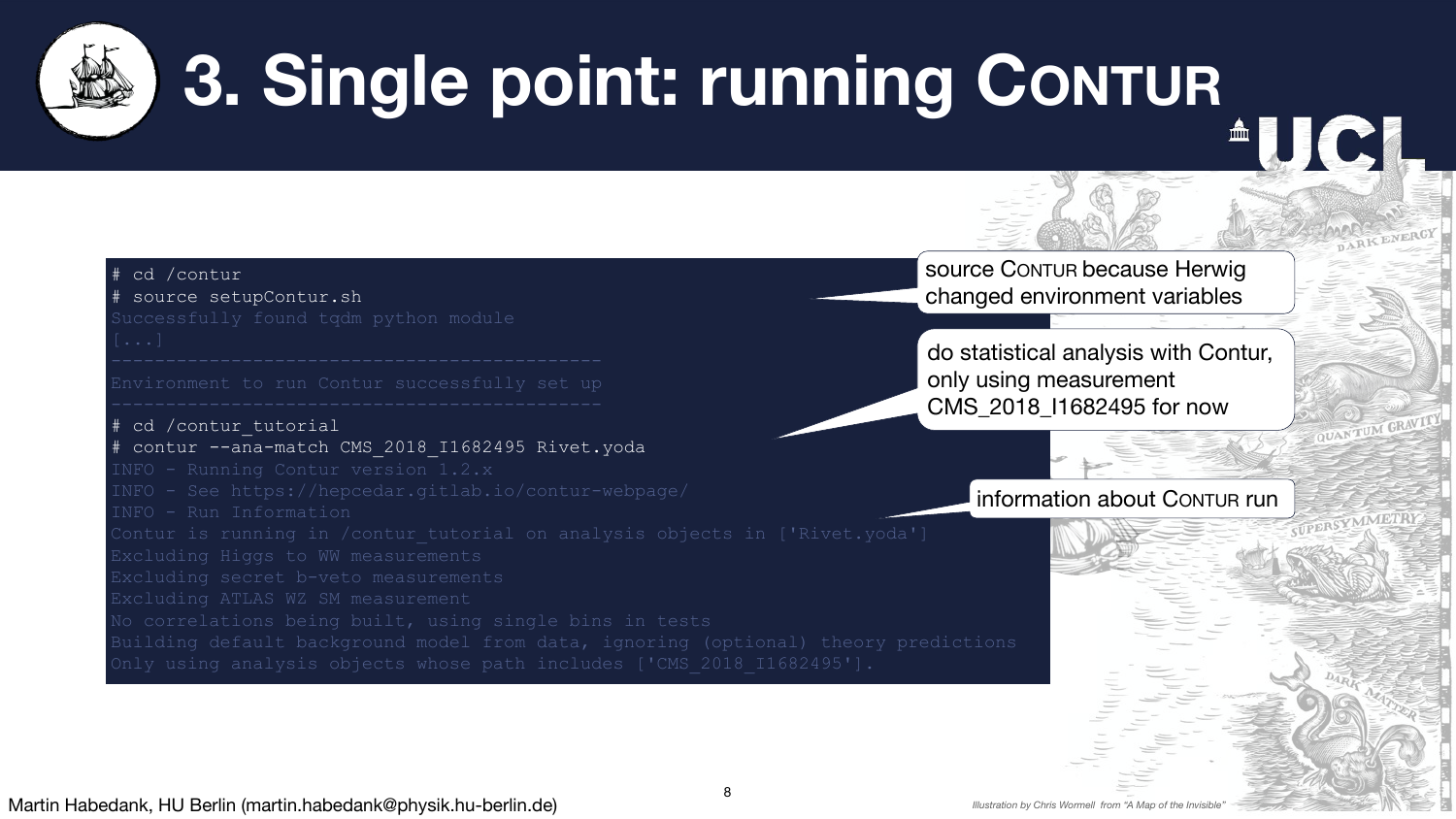100 analysisobjects in Rivet.yoda INFO - Loading reference and theory data from all yoda files in \$RIVET\_DATA\_PATH matching paths in input yoda Processing reference/theory YODAs: 0it [00:00, ?it/s]



*Illustration by Chris Wormell from "A Map of the Invisible"* 



INFO - Combined exclusion for these plots is 64.71 % # contur-mkhtml Rivet.yoda Making 24 plots Plotting contur-plots/CMS 13 JETS/CMS 2018 I1682495/d08-x01-y01.dat (24/24 remaining)

# **3. Single point: running CONTUR 4UCL**

## (continued)

open contur-plots/index.html in a browser of your choice: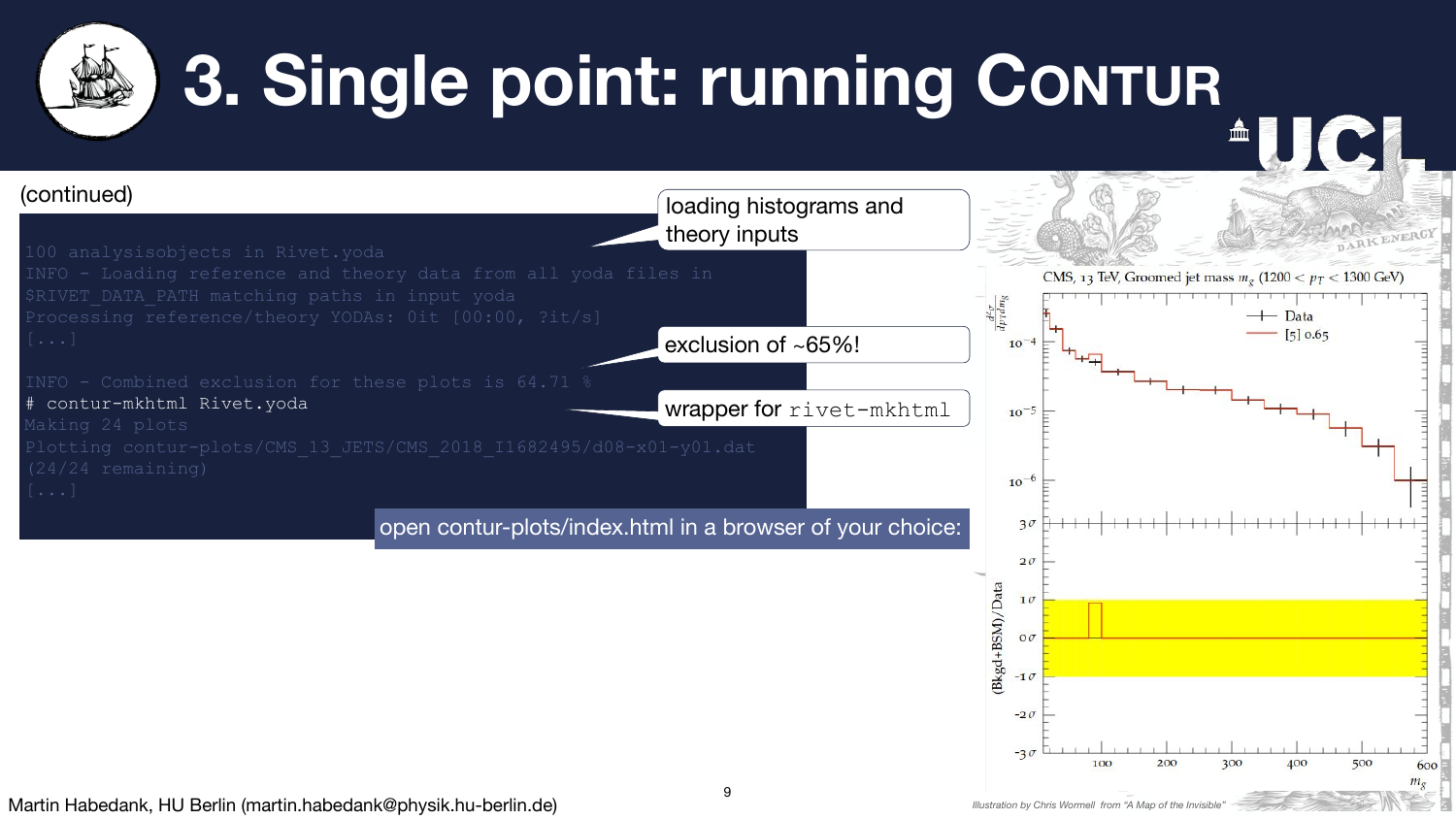```
[Run]
generator ='<path to Herwig>/Herwig-7.2.1/bin/activate'
[...]
[Parameters]
[[mXm]]
mode = LINstart = 10.0stop = 1500.0number = 10[[mY1]]
mode = LINstart = 10.0stop = 3500.0number = 10[[gYXm]]
mode = CONST
value = 1.0\overline{\mathfrak{l}} [gYq]]
mode = CONST
value = 0.25 and the setup, signal grid generated with this setup, signal grid generated with
```




# cat param file.dat

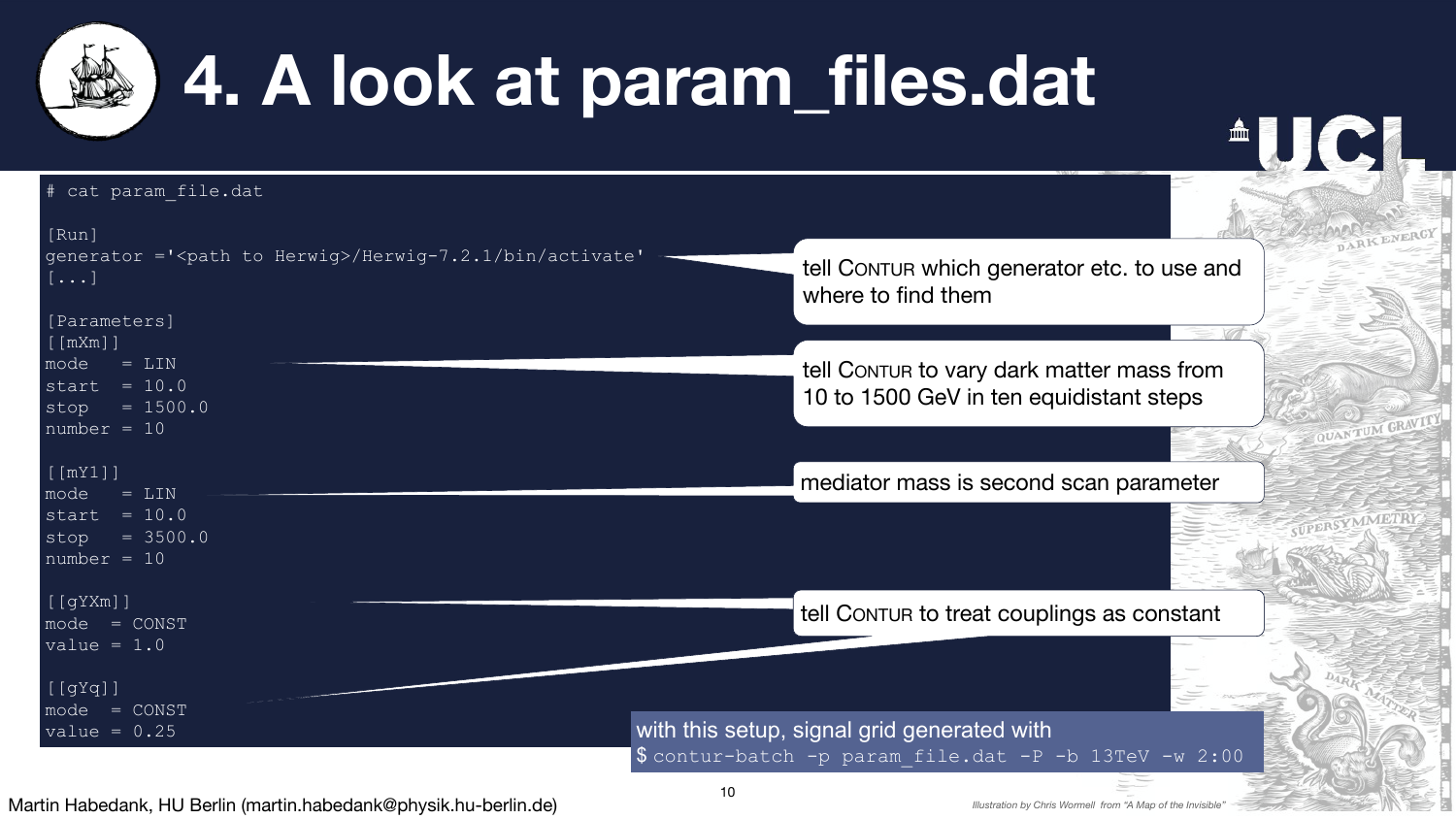

# **4. Running a CONTUR scan**

## now run CONTUR by calling

```
# contur -g myscan00
INFO - Running Contur version 1.2.x
INFO - See https://hepcedar.gitlab.io/contur-webpage/
INFO - Run Information
Contur is running in /Contur tutorial
on files in myscan00 Excluding Higgs to WW measurements
Excluding secret b-veto measurements
Excluding ATLAS WZ SM measurement
No correlations being built, using single bins in tests
Building default background model from data, ignoring (optional) theory predictions
INFO - Removing unnecessary files from grid
INFO - Merging yoda files (myscan00/13TeV)
-------------------
WARNING - NO YODA FILES FOUND IN DIRECTORY 13TeV
WARNING - runpoint 0000.yoda.gz already exists.
[...]
INFO - Found valid yoda file Contur_tutorial/myscan00/13TeV/0000/runpoint_0000.yoda.gz
INFO - Sampled at:
gYXm: 1.0
gYq: 0.25
mXm: 10.0
mY1: 10.0
```
### information about CONTUR run

files would be compressed (but that was already done when preparing the tutorial)

#### information about current grid point

## (this will take some time)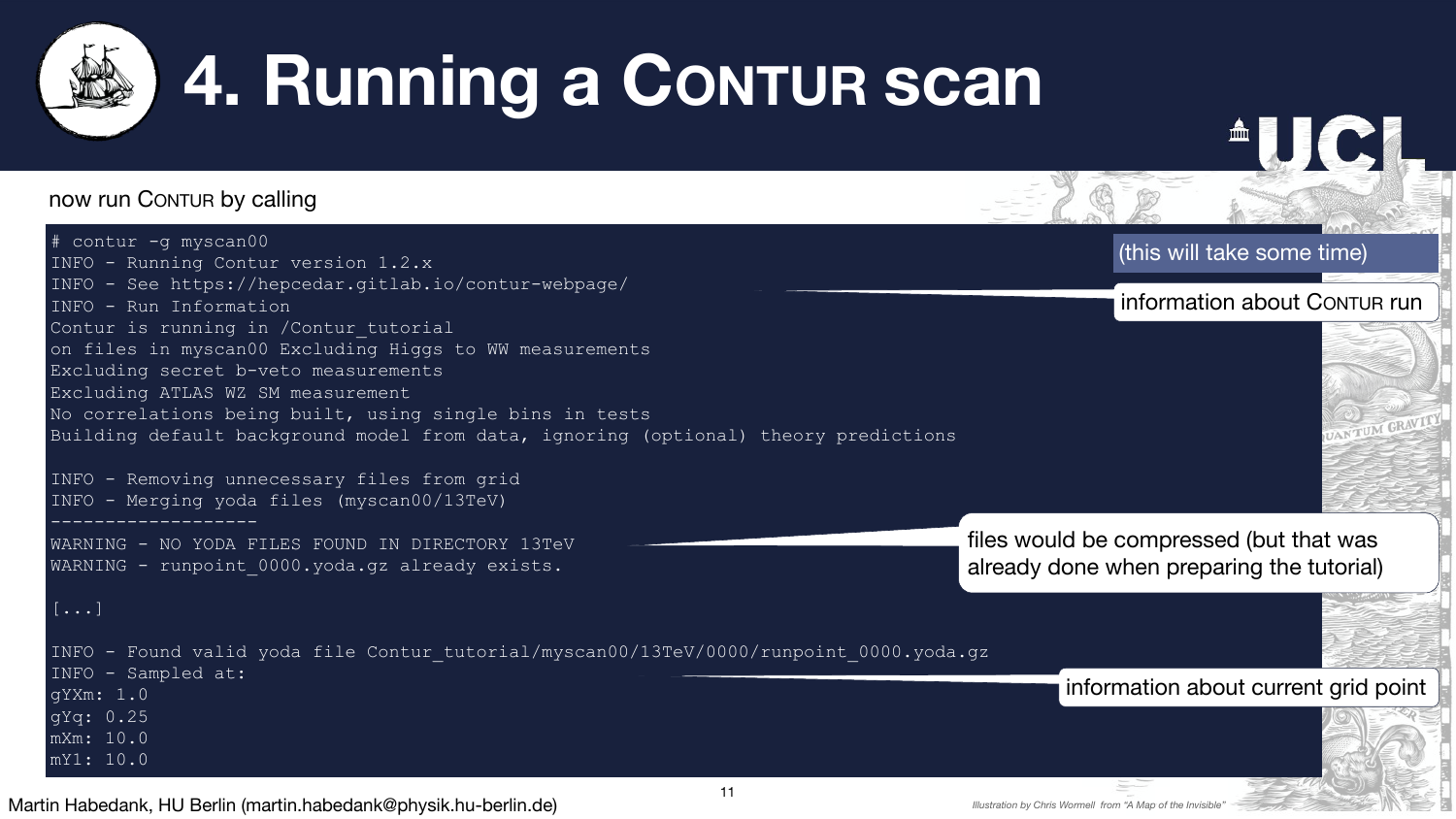



## (continued)

INFO - Found 1474 analysisobjects in /Contur\_tutorial/myscan00/13TeV/0000/runpoint\_0000.yoda.gz INFO - Loading reference and theory data from all yoda files in \$RIVET\_DATA\_PATH matching paths in input yoda Processing reference/theory YODAs: 0it [00:00, ?it/s]

[...]

WARNING - Negative CLs -0.002172, setting to zero for /ATLAS 2017 I1609448/d01-x01-y01. BSM+SM is in better agreement with data. [...] INFO - Added yodafile with reported exclusion of: 0.7404989651618201 INFO - Found valid yoda file Contur\_tutorial/myscan00/13TeV/0001/runpoint\_0001.yoda.gz if CLs negative, ignore those histograms report exclusion for grid point and go to next one

```
[...]
[...]
INFO - Found 100 yoda files
INFO - Merging maps
INFO - Writing output map to : ANALYSIS/contur.map
```
## loading histograms (and theory inputs, but only once)

## summarise run and output

*Illustration by Chris Wormell from "A Map of the Invisible*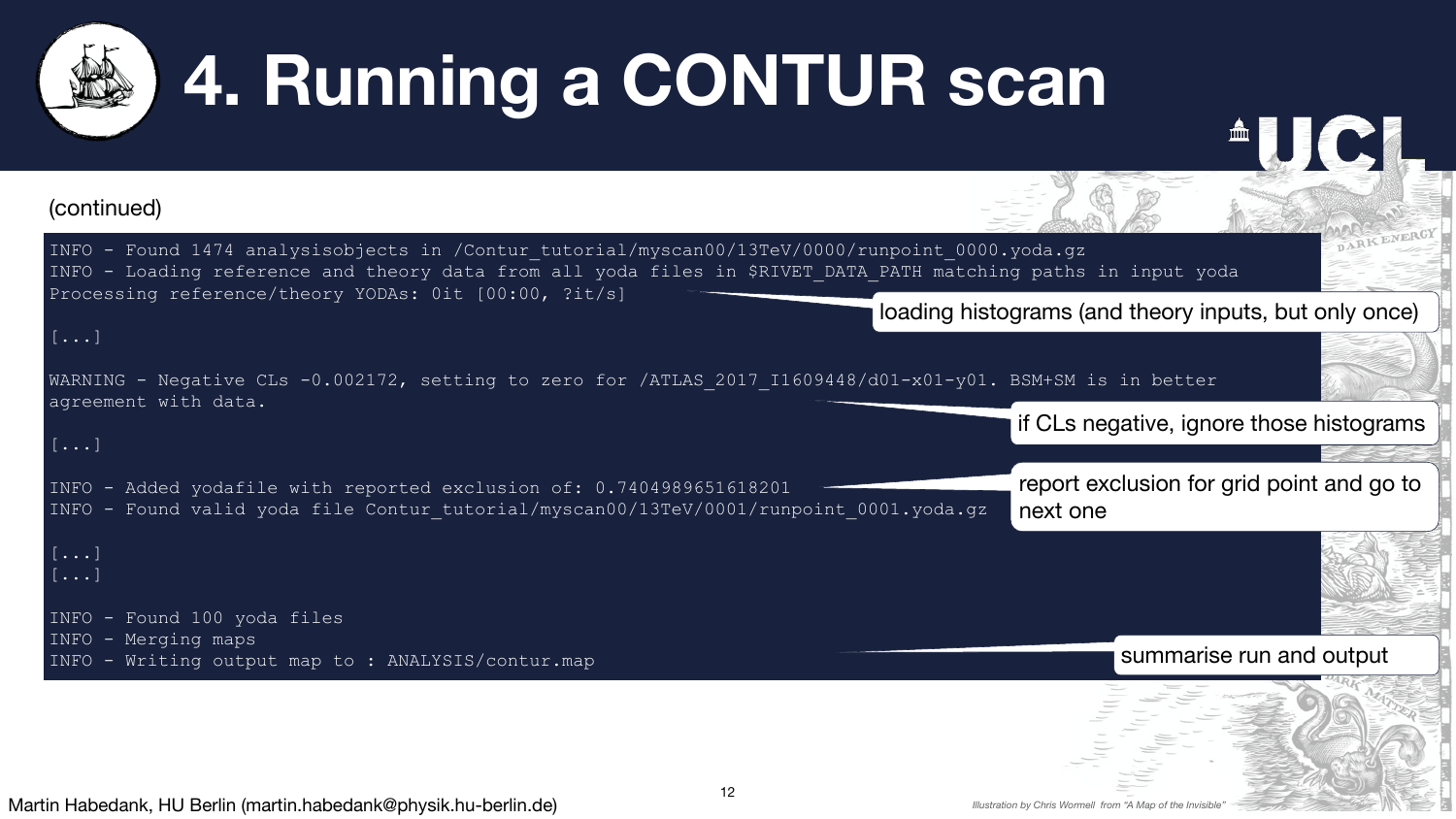

*Illustration by Chris Wormell from "A Map of the Invisible"*

# **4. Plotting with CONTUR**



plot combined exclusion limit grid plot dominant pools level 0 (1/1) Done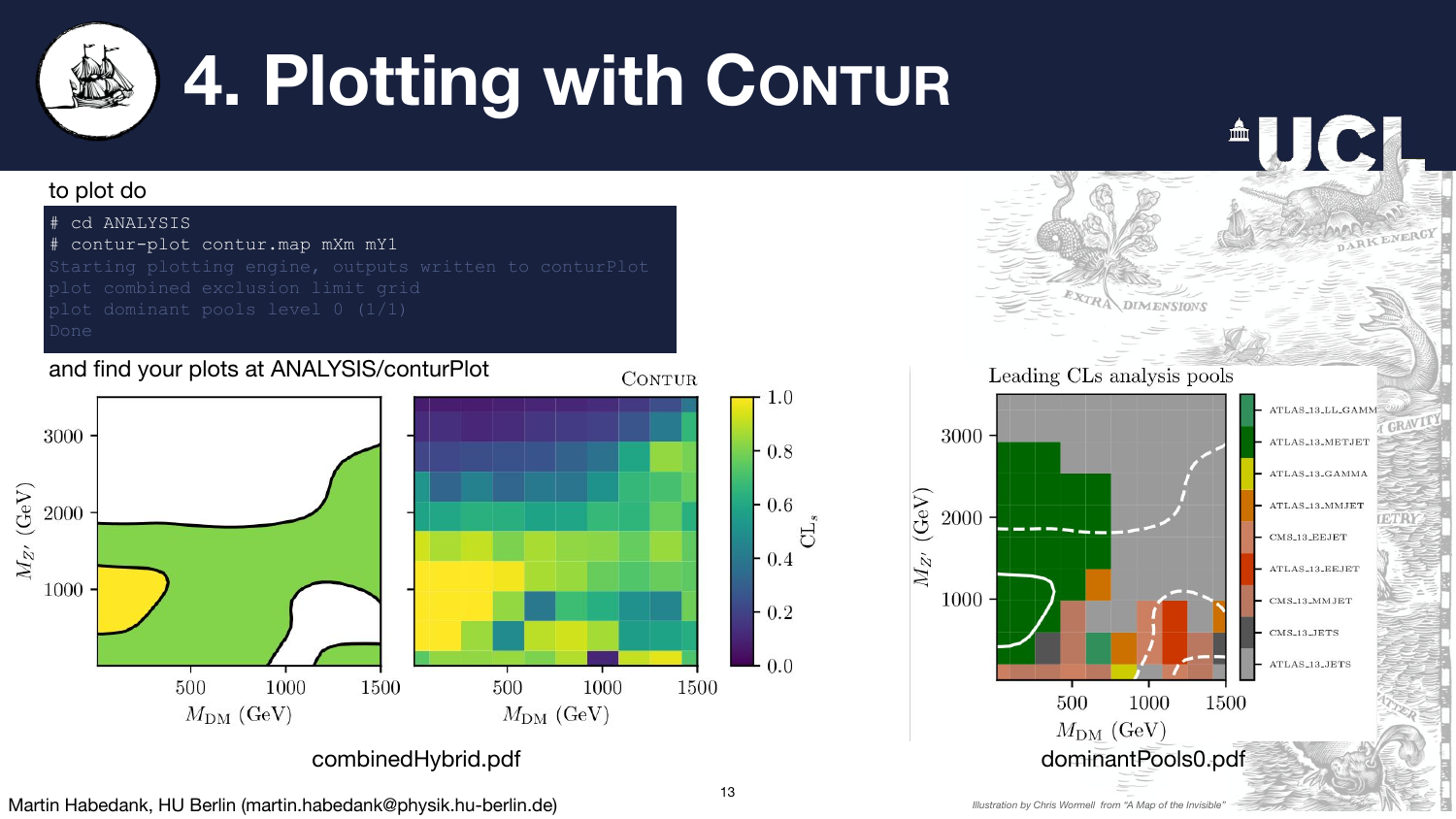AUCI

CONTUR

*Illustration by Chris Wormell from "A Map of the Invisible"* 





### to plot the exclusion for each pool



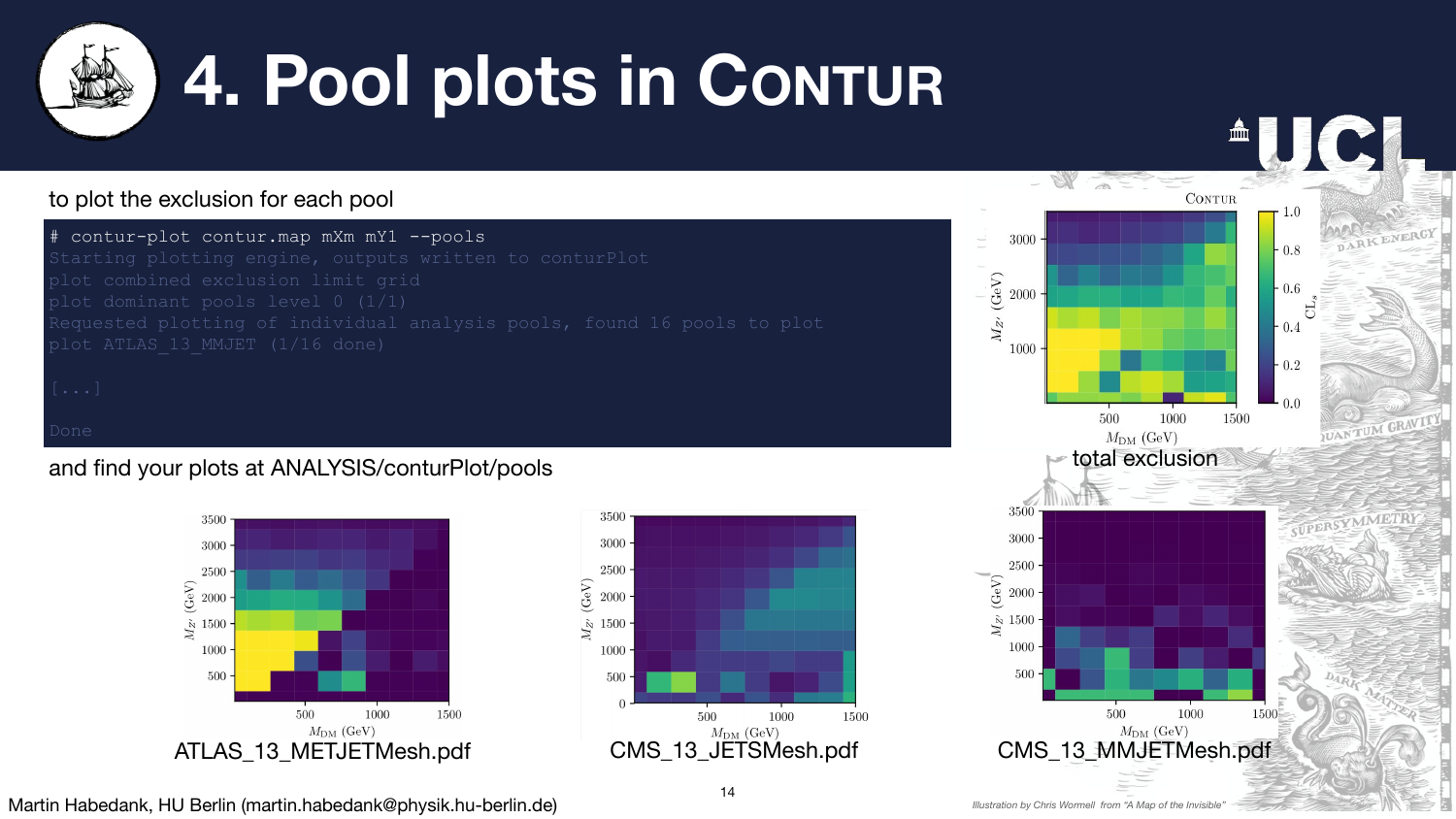*Illustration by Chris Wormell from "A Map of the Invisible"* 





| Pool: CMS_13_JETS Inclusive hadronic final states |  |  |  |  |
|---------------------------------------------------|--|--|--|--|
|---------------------------------------------------|--|--|--|--|

- 
- at  $$sqrt{s}$  = 13;TeV\$ [126]